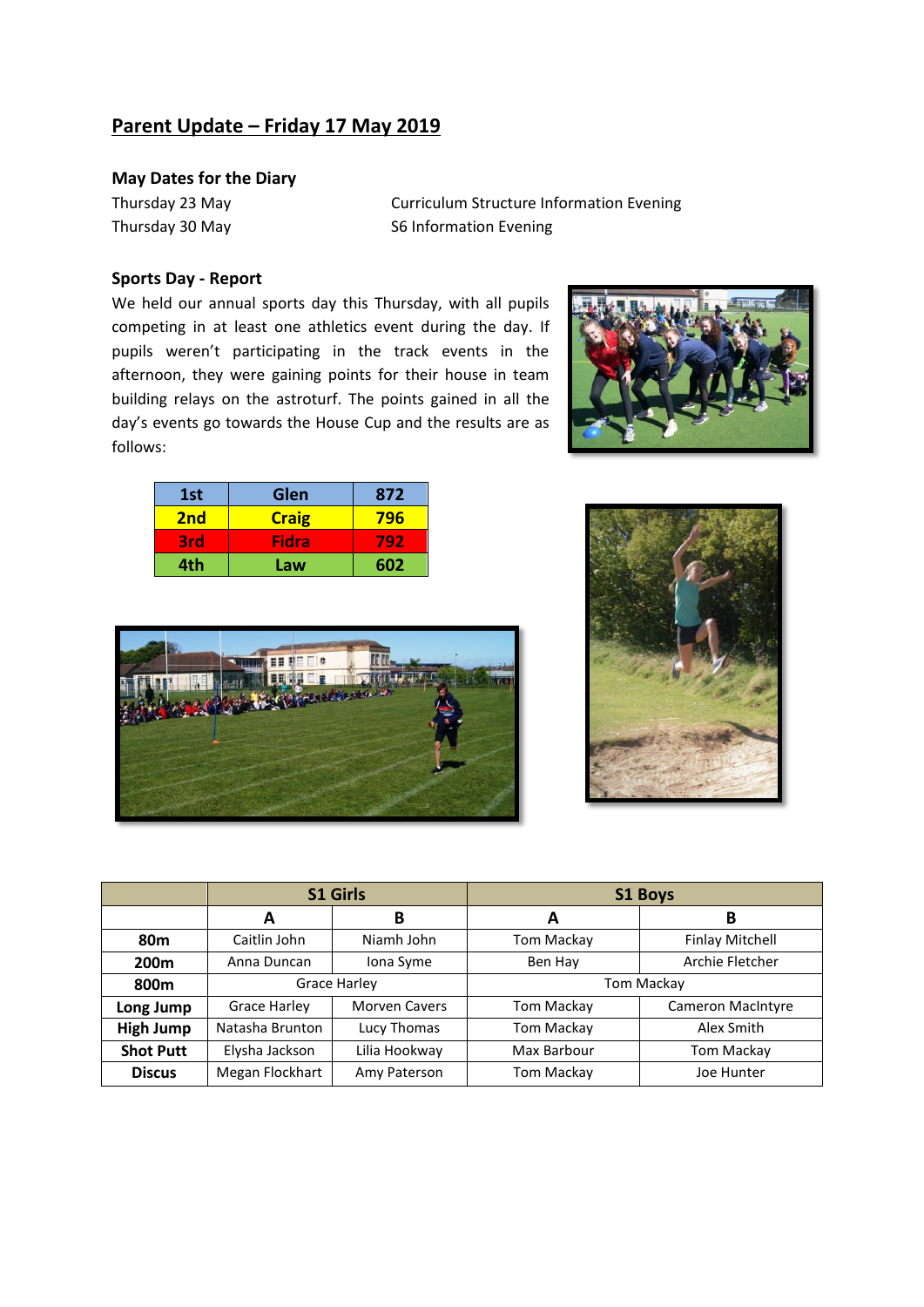|                  | <b>S2 Girls</b>    |               | <b>S2 Boys</b> |               |  |
|------------------|--------------------|---------------|----------------|---------------|--|
|                  | A                  | В             | A              | В             |  |
| 100 <sub>m</sub> | <b>Issy Ashall</b> | Kristen Coley | Dylen Waldman  | Finlay Jack   |  |
| 200 <sub>m</sub> | <b>Issy Ashall</b> | Maja Thomson  | Jo Thomas      | Ruari McElroy |  |
| 800m             | Maja Thomson       |               | Angus Wright   |               |  |
| Long Jump        | <b>Issy Ashall</b> | Maja Thomson  | Lewis Higgs    | Joe Lumsden   |  |
| <b>High Jump</b> | <b>Issy Ashall</b> | Alice Walter  | Jo Thomas      | Ruari McElroy |  |
| <b>Shot Putt</b> | <b>Issy Ashall</b> | Jaiden Smith  | David O'Brien  | Finlay Jack   |  |
| <b>Discus</b>    | Zuzia Olesiejuk    | Maja Thomson  | Korbin Sharp   | Jo Thomas     |  |

We are extremely proud of all our pupils' efforts, they have been outstanding ambassadors for NBHS.

# **My Future East Lothian – Film Project**

We have a great opportunity for some of our pupils to take the lead in the production of a film which will explore how they see living and working in their local authority and community in the future. Pupils will plan, write and develop skills in media production to produce their piece.

Our school librarian, working alongside another school's librarian and pupils, will link with partners from Queen Margaret University. QMU will provide pupils with the opportunity to engage in workshops where they can collaboratively decide the format of the work; produce a script and project manage the creation of their piece. The creative process will see pupils use their school libraries as film production offices and filming will be done within and outside of the normal school day.

The process will see pupils gain literacy skills through script and report writing, and they will also gain experience in creative and digital technologies which will impact on their life-long learning and provide skills for future workforce career pathways.

Pupils across all year groups are welcome to take part in the project, however they must be fully committed to attending meetings, workshops and creative events. Any interested pupils should come to an initial first meeting in the school library at lunchtime on Wednesday 22nd May (any senior pupils who wish to take part can email [niwilson@edubuzz.org](mailto:niwilson@edubuzz.org) to register their interest and attend meetings after the end of exam leave).

## **Modern Apprenticeships - Roadworkers**

Two modern apprentice posts are available and can be applied for via myjobscotland. Click on the following link for further information:

[https://www.myjobscotland.gov.uk/councils/east-lothian-council/jobs/modern-apprentice](https://www.myjobscotland.gov.uk/councils/east-lothian-council/jobs/modern-apprentice-roadworker-154557?from=org)[roadworker-154557?from=org](https://www.myjobscotland.gov.uk/councils/east-lothian-council/jobs/modern-apprentice-roadworker-154557?from=org)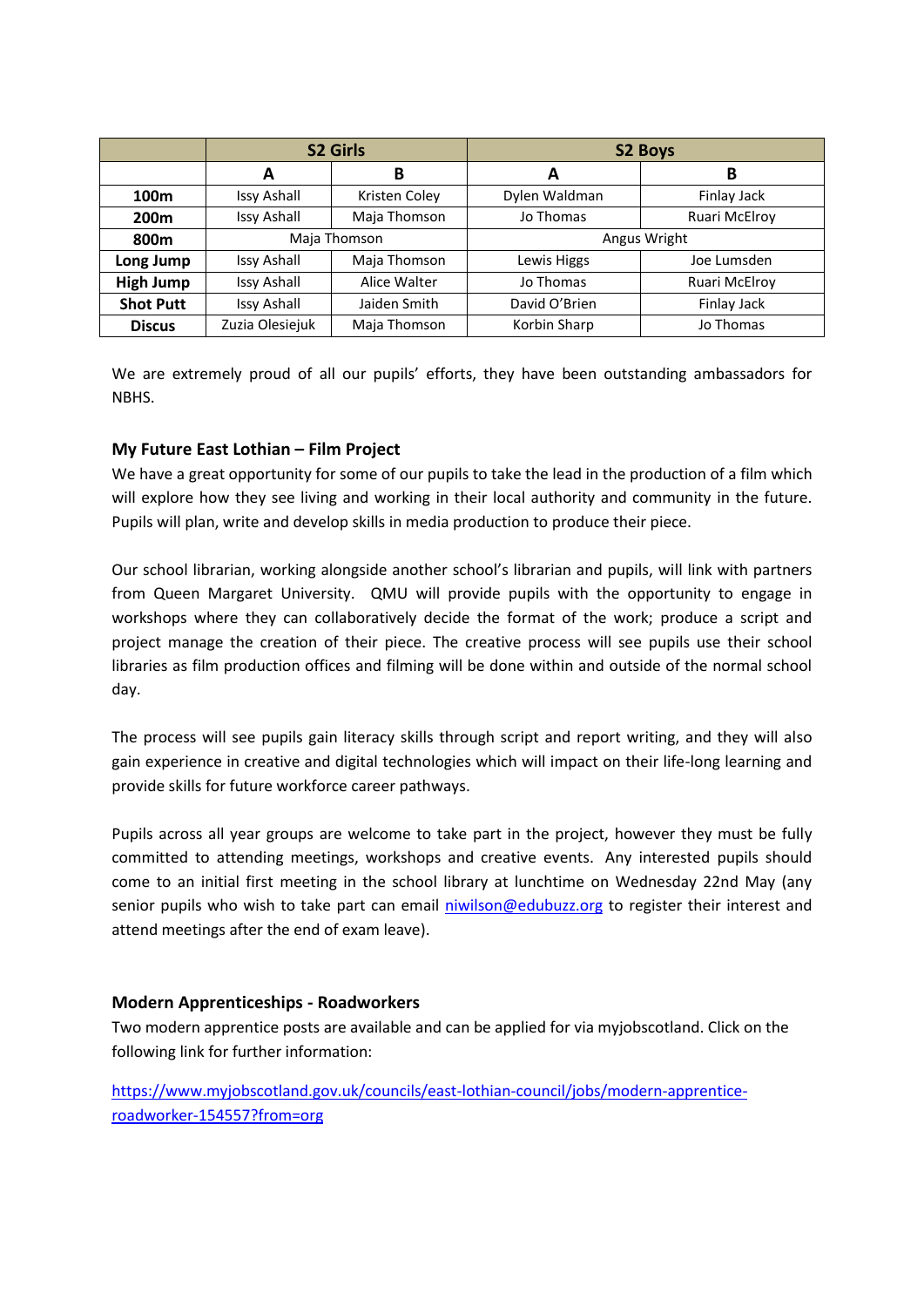#### **Hockey Hoodies Plea**



Please could all parents/carers keep an eye out for their daughters wearing a red hockey hoody and insist that they are returned to school as soon as possible. Several girls have been spotted both in school and out and about around North Berwick wearing them. These jumpers are school property and are required for the start of next season. Thank you for your help in this matter,

Mrs Lovett

## **Urgent! S6 and Other Leavers - Library Books**

An urgent reminder to all pupils not returning to school after study leave, to please ensure that any outstanding library books are returned as soon as possible. Pupils can check with our librarian Ms Wilson if they are unsure about whether they have any books on loan.

## **Curriculum Structure Information Evening, Thursday 23 May, 7pm at Law Primary School**

Earlier this session, all parents and carers received a letter from Fiona Robertson, Head of Education, explaining that all East Lothian secondary schools will be moving to a common school day. North Berwick High School intends to make the move to these common timings for school days in June 2020. For us, this means a move from 27 hour-long lessons to 32 50-minute lessons each week.

This change of school day gives us an opportunity to look afresh at all aspects of our curriculum structure. We have looked outward at the curriculum structures of other high-performing schools and have consulted with teachers, pupils and the Parent School Partnership. We have also taken account of the fact that National courses no longer include three formal unit assessments, thus reducing the assessment burden for pupils.

We now have a proposed plan for the new curriculum structure - a plan which we believe will work very well in the new structure. We propose to move from six subjects in S4 to seven, and from ten subjects in S3 to nine. With 50 minute periods, S4 pupils will still have four lessons per week for each subject, and S3 pupils will now have three lessons per week for each subject rather than the current two. We would like to share our new curriculum structure with parents at an information evening on Thursday 23 May at 7.00 pm. Law Primary have generously offered to host the evening, as our school hall is occupied with exam desks.

The information evening will give us an opportunity to share the proposals in detail and to hear your thoughts, so that together we can ensure this change is managed as smoothly as possible for our children and young people.